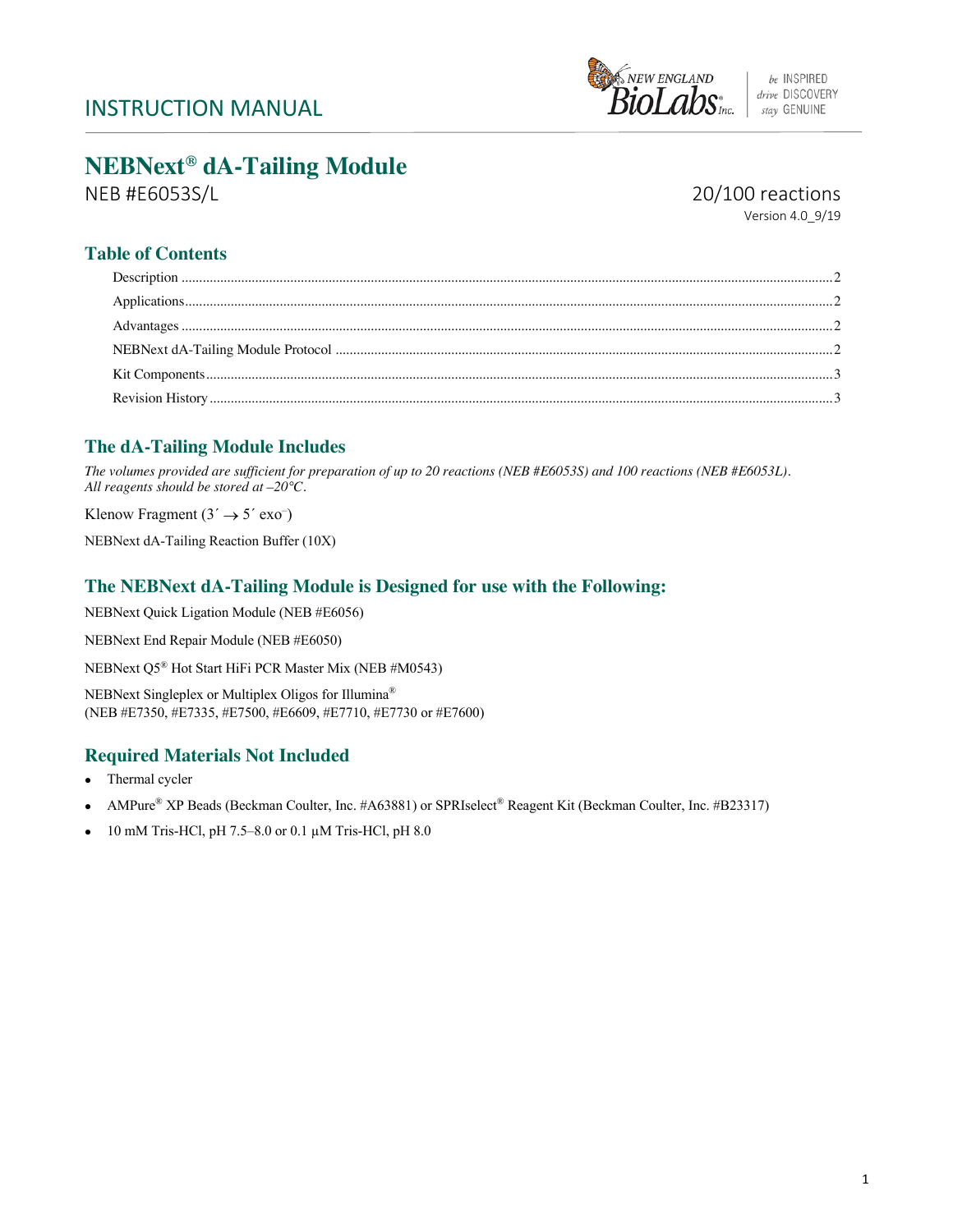## **Description**

The NEBNext dA-Tailing Module enables incorporation of a non-templated dAMP on the 3´ end of a blunt-ended DNA fragment. The module is optimized for use with the NEBNext dA-Tailing Module (NEB #E6053), and is part of the original standard DNA library prep workflow for Illumina sequencing, which is suitable for 1–5 µg of input DNA.

Each kit component must pass rigorous quality control standards, and for each new lot the entire set of reagents is functionally validated together by construction and sequencing of an indexed library on the Illumina sequencing platform.

For larger volume requirements, customized and bulk packaging is available by purchasing through the OEM/Bulks department at NEB. Please contact OEM@neb.com for further information.

 $50000003$ 

NEBNext dA-Tailing Module

 $3' dA_{\wedge\wedge\wedge\wedge\wedge\wedge\wedge\wedge}5'$ 

### **Applications**

**DNA sample preparation dA-Tailing of 1-5 µg fragmented and end repaired DNA**

#### **Advantages**

- Efficient Converts  $1-5 \mu g$  blunt DNA to DNA with  $3'$ -dAMP overhangs
- Convenient Reactions are provided in master mix format to reduce steps during DNA sample prep workflows
- Automation Friendly

### **NEBNext dA-Tailing Module Protocol**

#### **Starting Material**

1–5 µg of end repaired, blunt DNA (100–1000 bp).

#### **1. Mix the following components in a sterile microfuge tube:**

| <b>COMPONENT</b>                                      | VOLUME $(\mu\text{l})$<br>PER REACTION |
|-------------------------------------------------------|----------------------------------------|
| End Repaired, Blunt DNA                               | variable                               |
| NEBNext dA-Tailing Reaction Buffer (10X)              | 5 µl                                   |
| Klenow Fragment $(3' \rightarrow 5' \text{ exo}^{-})$ | 3 µl                                   |
| Sterile $H_2O$                                        | variable                               |
| Total Volume                                          | $50 \mu l$                             |

- 2. Incubate in a thermal cycler for 30 minutes at 37°C with the heated lid set to  $\geq$  45°C.
- 3. Purify DNA sample on one purification spin column or using AMPure XP beads.

Note: For details on how this module is used in the NEBNext Library Prep for Illumina workflow, please see manual for NEBNext DNA Library Prep Master Mix Set for Illumina (NEB #E6040).